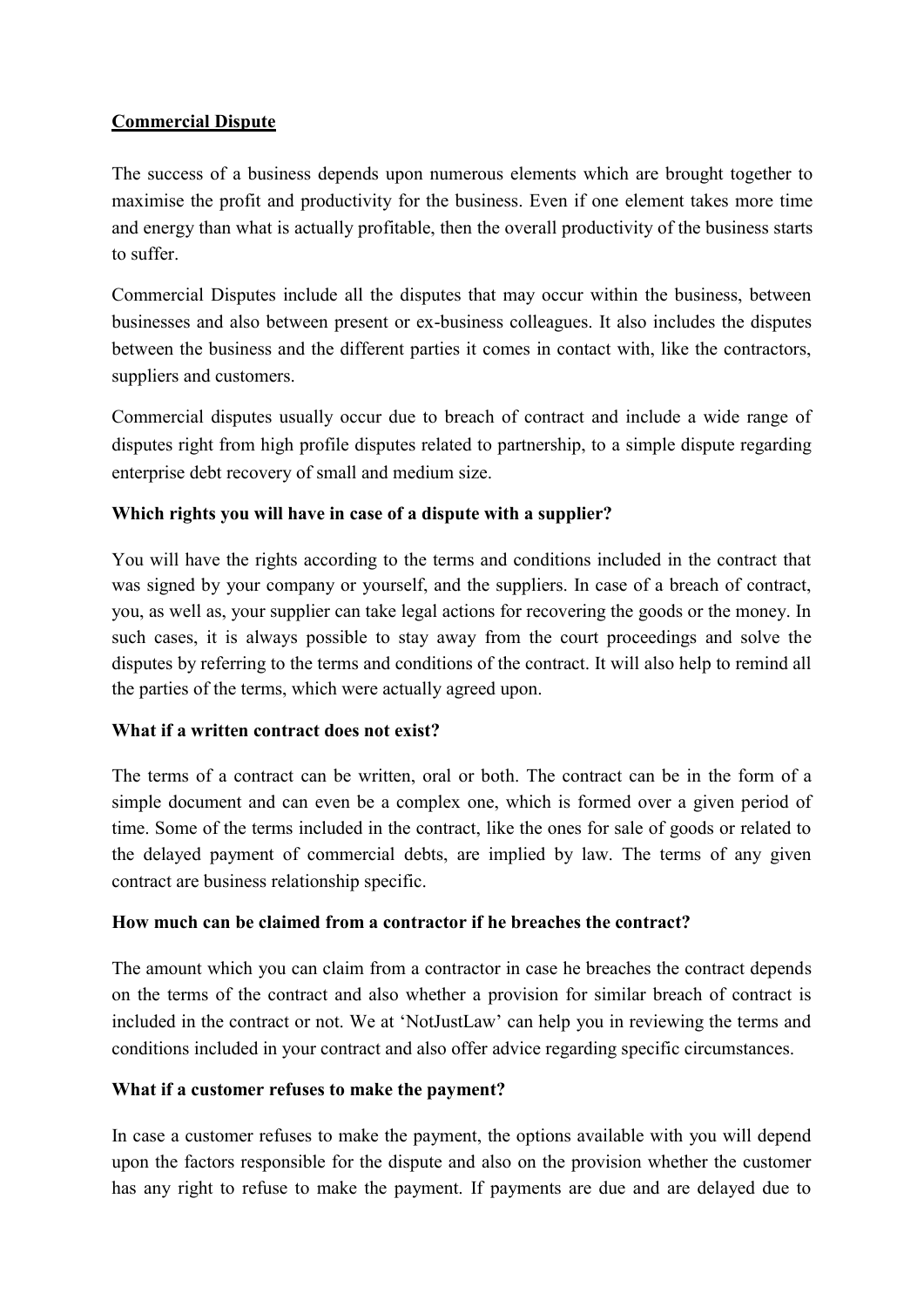suspension of breach of contact, late payment interest and other charges can be levied on the pending payment and can be claimed from a debtor, along with all the legal costs incurred.

# **What if disputes occur among business partners or fellow directors?**

Disputes between the business partners or fellow directors can lead to a stressful situation. It can also have a devastating effect on the business. We at "NotJustLaw" can work with you as your legal representative and help to form an agreement between all the parties, without any hassles of legal proceedings. We obtain solutions for disputes through arbitration and hence there is no need to get the court involved.

## **What is the cost of going to a Court?**

It is often possible to get disputes resolved harmoniously with the help of a solicitor. In such cases, there is no need to go to the court or go for the legal proceedings. However, sometimes there is no other choice, but to go to the court to get a dispute resolved. Disputes that reach the court are dealt in the County Court. A court fee has to be paid against the issued proceedings. This can be added to the total that is to be claimed, along with compensation and interest. If claims are more than £5,000, then the legal costs are usually beard by the party that win the case. However, the totals vary depending on the complexity of the case.

We at 'NotJustLaw' can help you to stay updated with the latest and estimated future costs of a dispute that you are involved in and will also offer advise accordingly to the progress of the case.

## **After the proceedings are issued, how long does it take a matter to reach the Court?**

The time needed for a matter to reach the court after the issue of proceedings, depends on the case, the facts related to it and also the issues that are involved in the case. A claim that is straightforward takes around 6 months to reach trial, other claims take longer, especially if the dispute issues are complex and require expert evidence.

## **What if you want to avoid going to Court?**

Ideally, it is possible to resolve all disputes without heading to the court. However, at times, there are certain disputes which have to be taken to the court. Whenever possible, you must try to solve your disputes through mediation or arbitration, instead of going to the court. It proves to be a more effective way of resolving disputes.

## **What does 'Mediation' mean?**

Mediation is a type of Alternative Dispute Resolution, also known as "ADR", which is an effective way of resolving business disputes without going for court proceedings. All parties involved in a dispute go for Mediation in an unbiased venue for a single day. The parties may or may not be accompanied by legal representatives. The parties come together and discuss